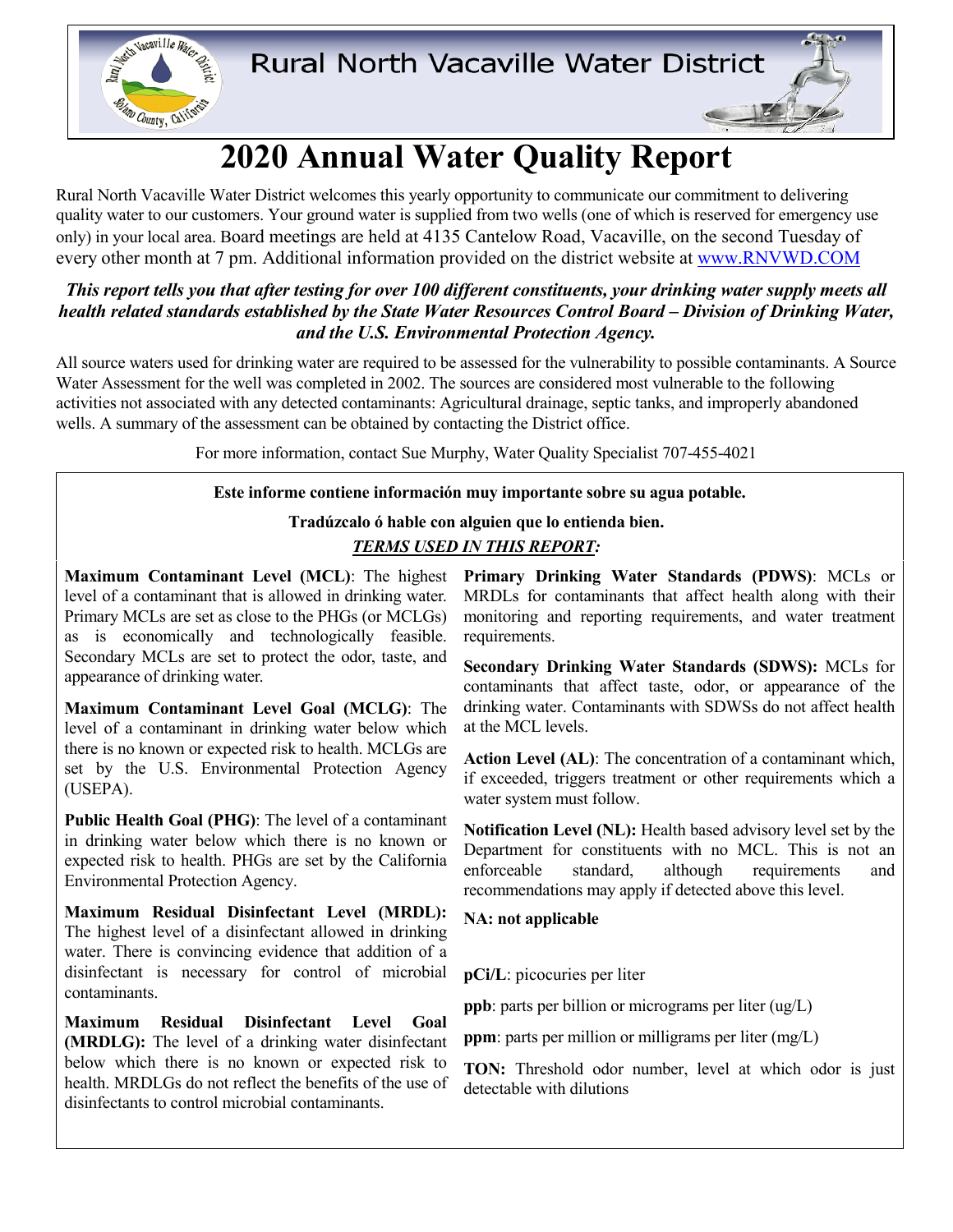**The sources of drinking water** (both tap water and bottled water) include rivers, lakes, streams, ponds, reservoirs, springs, and wells. As water travels over the surface of the land or through the ground, it dissolves naturally-occurring minerals and, in some cases, radioactive material, and can pick up substances resulting from the presence of animals or from human activity.

#### **Contaminants that may be present in source water include:**

- *Microbial contaminants*, such as viruses and bacteria that may come from sewage treatment plants, septic systems, agricultural livestock operations, and wildlife.
- *Inorganic contaminants*, such as salts and metals, that can be naturally-occurring or result from urban stormwater runoff, industrial or domestic wastewater discharges, oil and gas production, mining, or farming.
- *Pesticides and herbicides*, which may come from a variety of sources such as agriculture, urban stormwater runoff, and residential uses.
- *Organic chemical contaminants*, including synthetic and volatile organic chemicals that are byproducts of industrial processes and petroleum production, and can also come from gas stations, urban stormwater runoff, agricultural application, and septic systems.
- *Radioactive contaminants*, which can be naturally-occurring or be the result of oil and gas production and mining activities.

**In order to ensure that tap water is safe to drink**, USEPA and the State Water Resources Control Board – Division of Drinking Water (DDW) prescribe regulations that limit the amount of certain contaminants in water provided by public water systems. DDW regulations also establish limits for contaminants in bottled water that must provide the same protection for public health.

**The tables below list all of the drinking water contaminants that were detected during the most recent sampling for the constituent**. The presence of these contaminants in the water does not necessarily indicate that the water poses a health risk. DDW allows systems to monitor for certain contaminants less than once per year because the concentrations of these contaminants do not change frequently.

| TABLE 1 - SAMPLING RESULTS SHOWING THE DETECTION OF BACTERIA       |                                |                                                     |                                                                                                            |            |                      |                                                           |  |  |  |  |
|--------------------------------------------------------------------|--------------------------------|-----------------------------------------------------|------------------------------------------------------------------------------------------------------------|------------|----------------------|-----------------------------------------------------------|--|--|--|--|
| Microbiological Constituents Highest No.                           | of detections                  | <b>Months</b><br>in<br>violation                    | <b>MCL</b>                                                                                                 |            | <b>MCLG</b>          | <b>Typical Source of Bacteria</b>                         |  |  |  |  |
| Total Coliform Bacteria                                            | (In a mo.)<br>0                | $\theta$                                            | More than 1 sample in a<br>month with a detection                                                          |            | $\theta$             | Naturally present in the environment                      |  |  |  |  |
| E. Coli                                                            | (In the year)<br>$\mathbf{0}$  | $\mathbf{0}$                                        | A routine sample and a repeat<br>sample detect total coliform<br>and either sample also detects<br>E. coli |            | $\mathbf{0}$         | Human and animal fecal waste                              |  |  |  |  |
| <b>TABLE 2 - CUSTOMER TAP SAMPLING RESULTS FOR LEAD AND COPPER</b> |                                |                                                     |                                                                                                            |            |                      |                                                           |  |  |  |  |
| <b>Lead and Copper</b><br>(reporting units)                        | No. of<br>samples<br>collected | 90 <sup>th</sup><br>percentile<br>level<br>detected | No. of sites<br>exceeding AL                                                                               | AI.        | <b>PHG</b>           | <b>Typical Source of Constituent</b>                      |  |  |  |  |
| Lead (ppb)<br>9/30/2020                                            | 10                             | ND                                                  | $\theta$                                                                                                   | 15         | 0.2                  | Internal corrosion of household water<br>plumbing systems |  |  |  |  |
| Copper (ppm)<br>9/30/2020                                          | 10                             | 0.13                                                | $\theta$                                                                                                   | 1.3        | 0.30                 | Internal corrosion of household water<br>plumbing systems |  |  |  |  |
| <b>TABLE 3 - SAMPLING RESULTS FOR SODIUM AND HARDNESS</b>          |                                |                                                     |                                                                                                            |            |                      |                                                           |  |  |  |  |
| <b>Constituent</b><br>(reporting units)                            | <b>Sample</b><br><b>Date</b>   | Average<br>Level<br><b>Detected</b>                 | <b>Range of</b><br><b>Detections</b>                                                                       | <b>MCL</b> | <b>PHG</b><br>(MCLG) | <b>Typical Source of Constituent</b>                      |  |  |  |  |
| Sodium (ppm)                                                       | 10/17/2019                     | 62                                                  | 62                                                                                                         | none       | none                 | Generally found in ground & surface water                 |  |  |  |  |
| Hardness (ppm)                                                     | 10/17/2019                     | 130                                                 | 130                                                                                                        | none       | none                 | Generally found in ground & surface water                 |  |  |  |  |